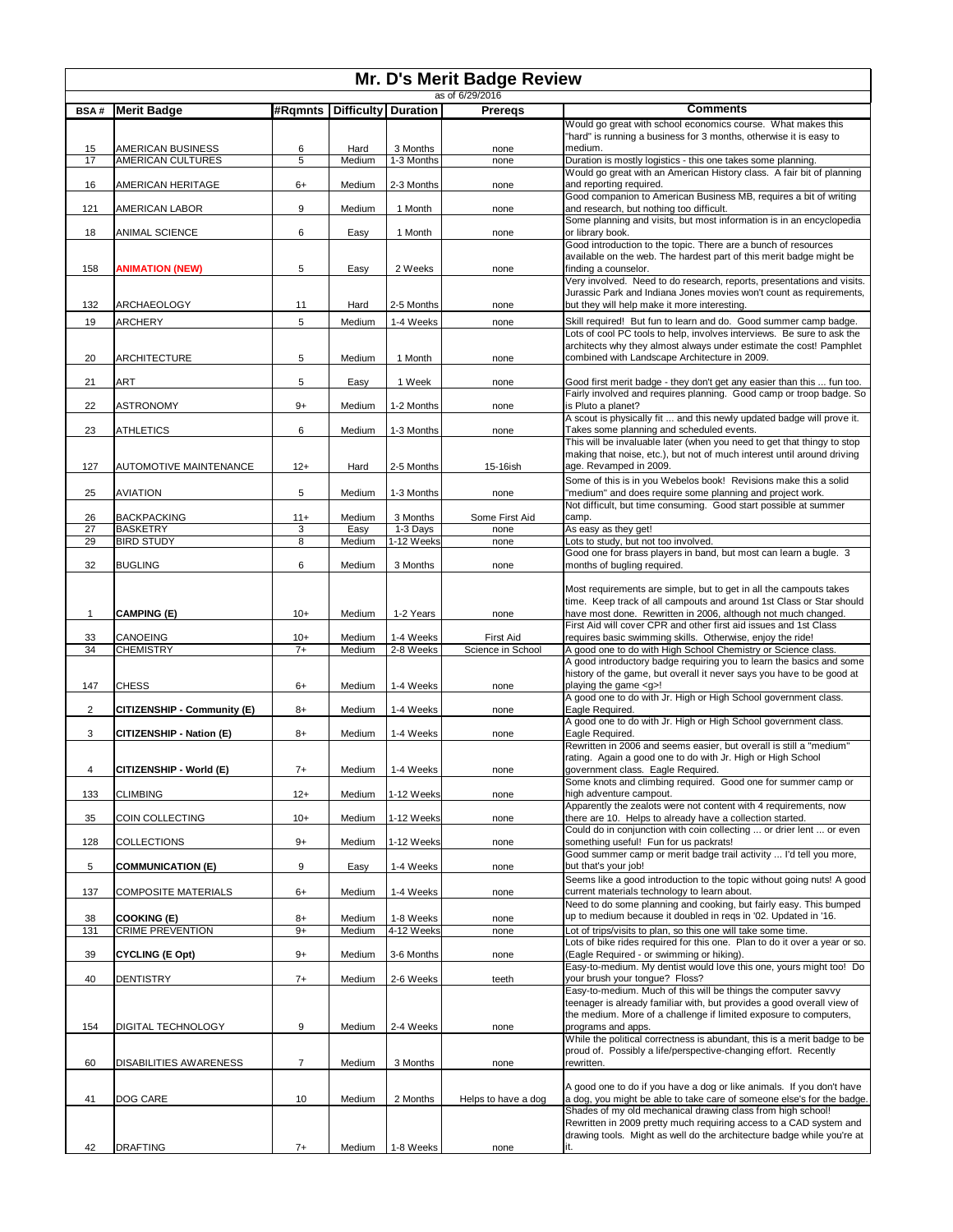| Mr. D's Merit Badge Review<br>as of 6/29/2016 |                                         |                |                |                            |                       |                                                                                                                                                                                                                      |  |
|-----------------------------------------------|-----------------------------------------|----------------|----------------|----------------------------|-----------------------|----------------------------------------------------------------------------------------------------------------------------------------------------------------------------------------------------------------------|--|
| <b>BSA#</b>                                   | <b>Merit Badge</b>                      | #Rqmnts        |                | Difficulty Duration        | <b>Preregs</b>        | <b>Comments</b>                                                                                                                                                                                                      |  |
|                                               |                                         |                |                |                            |                       | Can get most of the information from books at the library. Rated                                                                                                                                                     |  |
| 43                                            | <b>ELECTRICITY</b>                      | $11+$          | Medium         | 1-2 Weeks                  | none                  | medium because it requires two small projects and has over 10<br>requirements.                                                                                                                                       |  |
| 44                                            | <b>ELECTRONICS</b>                      | 6              | Medium         | 1-2 Weeks                  | none                  | Goes well with electricity, project intensive and requires some math.<br>Perfect if you are taking it in school anyway!                                                                                              |  |
| 6                                             | <b>EMERGENCY PREP. (E Opt)</b>          | $9+$           | Medium         | 1-6 Weeks                  | <b>First Aid</b>      | This or Lifesaving is Eagle Required. This badge is a goes well right<br>after First Aid and Pioneering.                                                                                                             |  |
| 45                                            | <b>ENERGY</b>                           | 8              | Medium         | 3-6 Weeks                  | Jr/Sr High Science    | This is best done in conjunction with a school science class and<br>requires oral and written reports.                                                                                                               |  |
| 46                                            | <b>ENGINEERING</b>                      | $9+$           | Medium         | 1-2 Months                 | none                  | Another badge prepared by zealots! You'll know a lot about<br>engineering and get to do some visits and hands-on projects. Learn<br>why most engineers should be required to take the communications<br>merit badge! |  |
| 134                                           | <b>ENTREPRENEURSHIP</b>                 | $6+$           | Hard           | 3 Months                   | none                  | This badge was probably prepared by consultants (like a zealot only<br>with no stake in the outcome)! Does require you to start a business,<br>good joint badge with American Business.                              |  |
|                                               |                                         |                |                |                            |                       | Eagle Required (or Sustainability). Rewritten to be a bit less zealous,                                                                                                                                              |  |
| $\overline{7}$                                | <b>ENVIRONMENTAL SCIENCE</b><br>(E Opt) | $6+$           | Medium         | 1-8 Weeks                  | none                  | which is good. An important badge, of course! A good one to do at<br>Summer Camp.                                                                                                                                    |  |
| 129                                           | FAMILY LIFE (E)                         | $\overline{7}$ | Easy           | 3 Months                   | none                  | Earn brownie points at home! A simple enough merit badge, but it<br>does require some discipline. 90 days is a must for requirement 3.                                                                               |  |
| 48                                            | <b>FARM MECHANICS</b>                   | $7+$           | Medium         | 1-6 Weeks                  | none                  | If you live on a farm this is a breeze! If not, your camp ranger or a<br>local farmer would appreciate your projects on this one.                                                                                    |  |
| 49                                            | <b>FINGERPRINTING</b>                   | 5              | Easy           | 1 Week                     | none                  | You can probably pick up a finger printing kit from your local police<br>department  and convince network TV to do a CSI spin-off for your<br>home town.                                                             |  |
|                                               |                                         |                |                |                            |                       | Pyros  this is the one for you - please! Not hard, but lots of stuff to<br>do, explain, and demonstrate and includes a visit to the fire                                                                             |  |
| 50                                            | FIRE SAFETY                             | $12+$          | Medium         | 3 Weeks                    | none                  | department.<br>You must know Tenderfoot, 2nd and 1st Class first aid for this, but it's                                                                                                                              |  |
|                                               |                                         |                |                |                            |                       | a good way to kill 4 birds with one stone (okay, wound 4 birds and then<br>fix them up). Requires learning and demonstrating CPR. Good one to                                                                        |  |
| 8<br>51                                       | FIRST AID (E)<br>FISH AND WILDLIFE MGMT | $7+$<br>8      | Hard<br>Medium | 1 - 4 Weeks<br>1 - 4 Weeks | none<br>none          | do before many other badges!<br>Good Summer Camp badge.                                                                                                                                                              |  |
|                                               |                                         |                |                |                            |                       | Time to complete this is mostly dependent on how quickly you can<br>catch two fish. Scout fishermen are exempt from "trustworthy" only in                                                                            |  |
| 52                                            | <b>FISHING</b>                          | 9              | Medium         | 1 - ? Weeks                | none                  | reporting the size of the fish that got away (simply because it's<br>tradition)!                                                                                                                                     |  |
| 136                                           | <b>FLY FISHING</b>                      | 10             | Medium         | 1 - ? Weeks                | none                  | Why are there 10 requirements here and only 9 for Fishing you ask?<br>Good question. If you do both together that would make sense, but<br>this does have some special skills needed!                                |  |
| 54                                            | FORESTRY                                | $7+$           | Hard           | 1 - 8 Weeks                | none                  | This is a good Summer Camp badge. It requires several<br>'collections"/identifications of plants, trees and shrubs.                                                                                                  |  |
|                                               |                                         |                |                |                            |                       | Game design as in sports, board/card/role-play games, video games<br>and etc. (aka broad definition). If you like games, this is a fun one and                                                                       |  |
| 151                                           | <b>GAME DESIGN</b>                      | 8              | Medium         | 1-8 Weeks                  | none                  | a good introduction to design issues, etc.<br>Just need to watch your garden grow  and a few other things! It just                                                                                                   |  |
| 55                                            | <b>GARDENING</b>                        | 8              | Medium         | 2 Months                   | none                  | got promoted to "medium" due to a few new requirements, but is still a<br>very straight-forward MB.                                                                                                                  |  |
| 56                                            | <b>GENEALOGY</b>                        | 9              | Medium         | 2-4 Weeks                  | none                  | The revision brings this badge down a notch from the over-zealous<br>category. It is now more in-line with an introduction to the topic, albeit<br>involved. It should be an interesting badge to do.                |  |
|                                               |                                         |                |                |                            |                       | This looks like a pretty fun merit badge. Orienteering skills would help<br>make this more meaningful but not required per se. Some geocaching                                                                       |  |
| 145                                           | <b>GEOCACHING</b>                       | 9              | Medium         | 1-4 Weeks                  | none                  | equipment will be needed but your counselor or camp may have this<br>available.                                                                                                                                      |  |
| 58                                            | <b>GEOLOGY</b>                          | $5+$           | Medium         | 1-16 Weeks                 | none                  | If you are a rock hound  this is for you. Totally rewritten in 2006, it is<br>now a more reasonable introduction. Still involved, but one you are<br>more likely to tackle, rock-hound or not.                       |  |
| 59                                            | <b>GOLF</b>                             | 8              | Easy           | 1-4 Weeks                  | none                  | This is definitely a fun one, play golf and earn a badge!                                                                                                                                                            |  |
| 122                                           | <b>GRAPHIC ARTS</b>                     | $7+$           | Medium         | 2-4 Weeks                  | none                  | Good intro to graphic arts and includes a field trip.<br>Eagle alternate badge (swimming or cycling). This is a good one to do                                                                                       |  |
| 61                                            | <b>HIKING (E Opt)</b>                   | $\overline{7}$ | Medium         | 1-4 Weeks                  | 1st Class First Aid   | over a longer period of time based on troop hikes/events.<br>Make the folks happy by becoming Mr. Fix-it. I'm for this one!!! Thrift                                                                                 |  |
| 62                                            | HOME REPAIRS                            | $6+$           | Medium         | 1-4 Weeks                  | none                  | vs. the money pit (a house)!<br>A good one to do if you have a horse or like animals. You even get to<br>be "in harmony" with your horse. You could be the next horse                                                |  |
| 63                                            | HORSEMANSHIP                            | 11             | Medium         | 2 Months                   | Helps to have a horse | whisperer!<br>Could go well with history. This is a nice introductory level approach                                                                                                                                 |  |
| 64                                            | <b>INDIAN LORE</b>                      | $4+$           | Easy           | 1 Week                     | none                  | to the topic. Kudos to the authors.<br>If your school biology class still requires an insect collection, this will                                                                                                   |  |
| 65                                            | <b>INSECT STUDY</b>                     | 11             | Hard           | 1-3 Months                 | none                  | be a natural, otherwise the bug collection could be a show stopper.<br>Has definite summer camp possibilities!                                                                                                       |  |
| 144                                           | <b>INVENTING</b>                        | 9              | Medium         | 2-12 Weeks                 | none                  | Looks like a good introductory type badge. Expect to design your own<br>invention and build a prototype.                                                                                                             |  |
| 66                                            | JOURNALISM                              | 5              | Medium         | 1-4 Weeks                  | none                  | This is a nice introductory level approach and very useful for<br>understanding what you read and hear in the news.                                                                                                  |  |
| 149                                           | <b>KAYAKING</b>                         | 8              | Medium         | 1-4 Weeks                  | Swimmer               | Similar to other boating badges, this requires knowledge of the<br>equipment and demonstrating some skills, but is a lot of fun!                                                                                     |  |
| 67                                            | LANDSCAPE ARCHITECTURE                  | 6              | Easy           | 1 Week                     | none                  | This is fairly straightforward and a good intro to landscaping. Pamphlet<br>combined with Architecture in 2009.                                                                                                      |  |
| 68                                            | LAW                                     | 11             | Medium         | 2 Weeks                    | none                  | expected a high falutin set of requirements, but found these quite<br>reasonable. A good intro.                                                                                                                      |  |
| 69                                            |                                         | 5              |                | 1 Week                     |                       | Good camp badge in terms of having the materials you need, but can<br>be done at home too.                                                                                                                           |  |
|                                               | LEATHERWORK                             |                | Easy           |                            | none                  |                                                                                                                                                                                                                      |  |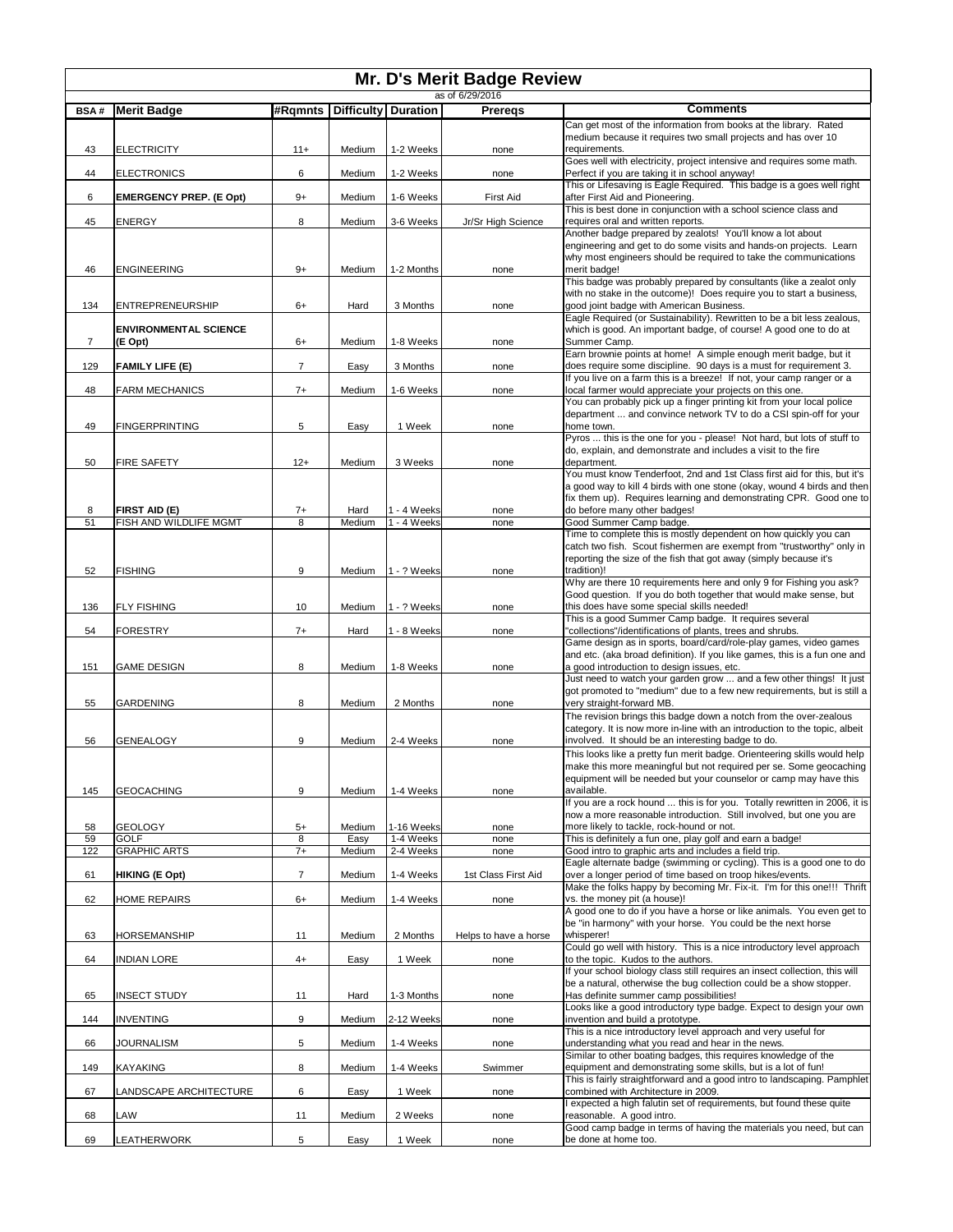| Mr. D's Merit Badge Review<br>as of 6/29/2016 |                                   |                |                  |                            |                  |                                                                                                                                                                                                                                                                                     |  |
|-----------------------------------------------|-----------------------------------|----------------|------------------|----------------------------|------------------|-------------------------------------------------------------------------------------------------------------------------------------------------------------------------------------------------------------------------------------------------------------------------------------|--|
| <b>BSA#</b>                                   | <b>Merit Badge</b>                | #Rqmnts        |                  | <b>Difficulty Duration</b> | <b>Preregs</b>   | <b>Comments</b>                                                                                                                                                                                                                                                                     |  |
|                                               |                                   |                |                  |                            |                  | Good camp badge for pool, etc. This is Eagle required, but optional if                                                                                                                                                                                                              |  |
| 9                                             | LIFESAVING (E Opt)                | $15+$          | Medium           | 1-4 Weeks                  | Swimming MB, CPR | Emergency Preparedness has been earned. A good one to do<br>regardless. Updated in '16.                                                                                                                                                                                             |  |
| 71                                            | <b>MAMMAL STUDY</b>               | 5              | Medium           | 1 Week                     | none             | Has many options, some more time-consuming than others.                                                                                                                                                                                                                             |  |
| 130                                           | <b>MEDICINE</b>                   | $10+$          | Hard             | 1 Month                    | none             | Good introduction, but prepared by zealots. Lots of details in this one.<br>Might be able to get into med school after this!                                                                                                                                                        |  |
| 74                                            | <b>METALWORK</b>                  | $5+$           | Medium           | 1 Week                     | none             | A good one to do in conjunction with metal shop. Access to proper<br>tools is helpful. Should be able to forge the Tessaiga with these skills.                                                                                                                                      |  |
|                                               |                                   |                |                  |                            |                  |                                                                                                                                                                                                                                                                                     |  |
| 155                                           | MINING IN SOCIETY                 | 8+             | Medium           | 1 Month                    | none             | This seems like a good introduction to mining. Much of it is reading<br>and internet searching. A few tasks might take some time to complete<br>simply in finding tracking things/people down to talk to.                                                                           |  |
| 75                                            | MODEL DESIGN AND BUILDING         | 6              | Medium           | 2 Weeks                    | none             | Project planning and model creation required, but a fun one.                                                                                                                                                                                                                        |  |
| 76                                            | MOTORBOATING                      | $6+$           | Medium           | 1-6 Weeks                  | <b>CPR</b>       | This is a good one to be an older scout, having 1st Class swimming<br>requirements and CPR (via First Aid or other merit badges) - access to<br>a motorboat is required.                                                                                                            |  |
|                                               |                                   |                |                  |                            |                  | This one replaces cinematography because apparently it was easier to                                                                                                                                                                                                                |  |
| 126                                           | MOVIEMAKING                       | 4              | Easy             | 1-4 Weeks                  | none             | spell. This is a fairly easy one to do and getting even easier with many<br>options for shooting a video.                                                                                                                                                                           |  |
| 77                                            | <b>MUSIC</b>                      | 4              | Easy             | 1-6 Months                 | none             | Don't let 6 months scare you off -- one option is being in a band or<br>choir for that long. Good introduction to music.                                                                                                                                                            |  |
| 78                                            | <b>NATURE</b>                     | $4+$           | Medium           | 1-4 Weeks                  | none             | Good summer camp or merit badge trail activity.                                                                                                                                                                                                                                     |  |
|                                               |                                   |                |                  |                            |                  | Would go well with high school science. Not hard, but involves                                                                                                                                                                                                                      |  |
| 24                                            | NUCLEAR SCIENCE                   | 8              | Medium           | 1-3 Months                 | none             | research and projects.<br>Good in conjunction with high school biology, good selection of options                                                                                                                                                                                   |  |
| 79                                            | OCEANOGRAPHY                      | 9              | Medium           | 1-4 Weeks                  | none             | to choose from.                                                                                                                                                                                                                                                                     |  |
|                                               |                                   |                |                  |                            |                  | Might be better to be 2nd Class or above, but not essential. You'll<br>know map reading and compass use well after earning this one! Still                                                                                                                                          |  |
| 80                                            | ORIENTEERING                      | $10+$          | Medium           | 1-4 Weeks                  | none             | as a male you may only ask for directions as a last resort!<br>An easy one, but useful none-the-less. You do not have to paint the                                                                                                                                                  |  |
| 81                                            | <b>PAINTING</b>                   | 8              | Easy             | 1-2 Weeks                  | none             | counselor's house!                                                                                                                                                                                                                                                                  |  |
| 10                                            | PERSONAL FITNESS (E)              | $9+$           | Medium           | 3 Months                   | none             | Eagle required. This'll get you in shape!                                                                                                                                                                                                                                           |  |
| 11                                            | PERSONAL MANAGEMENT (E)           | $10+$          | Medium           | 3 Months                   | none             | Eagle required. This is medium because it requires planning and<br>discipline, but provides good life skills!<br>Easier that Dog and Horse MBs, but you need 4 months of pet care to                                                                                                |  |
| 82                                            | PETS                              | $4+$           | Easy             | 4 Months                   | none             | earn it.                                                                                                                                                                                                                                                                            |  |
| 83                                            | PHOTOGRAPHY                       | 5              | Easy             | 2-4 Weeks                  | none             | Rewritten in '06 and '13 and updated in '16, this badge is now more of<br>a general introduction to the subject. Should be an easy one to<br>complete. Help to save the world from selfies - take this badge! ;)<br>Good scout weekend or summer camp badge. Helps to earn this one |  |
| 84                                            | <b>PIONEERING</b>                 | 10             | Medium           | 1 Week                     | none             | on your way to Emergency Preparedness and after First Aid (or rank-<br>level First Aid). If you like camp gadgets, you like this!                                                                                                                                                   |  |
|                                               |                                   |                |                  |                            |                  | Good companion to gardening MB. Does require growing some<br>plants, hence 1-3 Months. The 2006 rewrite move this into the difficult                                                                                                                                                |  |
| 85                                            | PLANT SCIENCE                     | $7+$           | Hard             | 1-3 Months                 | none             | and "created by zealots" category. It's more like 15 requirements than                                                                                                                                                                                                              |  |
| 86                                            | <b>PLUMBING</b>                   | $\overline{7}$ | Medium           | 1-4 Weeks                  | none             | Does require using a torch and solder, and some plumbing materials<br>and equipment.                                                                                                                                                                                                |  |
| 87                                            | <b>POTTERY</b>                    | 8              | Medium           | 1-4 Weeks                  | none             | You might find a ceramic/pottery shop offering a course or your<br>counselor providing resources to assist you in doing the projects.                                                                                                                                               |  |
|                                               |                                   |                |                  |                            |                  | think the old computers merit badge is revamped by creating the<br>digital technologies and programming merit badges. This is a very                                                                                                                                                |  |
| 153                                           | PROGRAMMING                       | 6              | Easy             | 1-2 Weeks                  | none             | good and easy introduction to programming which most scouts will<br>knock out easily.                                                                                                                                                                                               |  |
| 89                                            | PUBLIC HEALTH                     | 8              | Medium           | 1-2 Months                 | none             | Requires a few visits, so you'll need some extra time for logistics. And<br>remember to wash your hands!                                                                                                                                                                            |  |
|                                               |                                   |                |                  |                            |                  | Good to do in conjunction with a high school speech class, or possibly<br>find a Toastmasters Club! A good skill to acquire. A close companion                                                                                                                                      |  |
| 90<br>91                                      | PUBLIC SPEAKING<br>PULP AND PAPER | 5<br>8         | Medium<br>Medium | 1-4 Weeks<br>2-6 Weeks     | none<br>none     | of the Communications MB.<br>Requires some time to arrange a visit and carry-out your projects.                                                                                                                                                                                     |  |
| 93                                            | <b>RADIO</b>                      | $9+$           | Medium           | 1-4 Weeks                  | none             | Almost zealot status, but fairly straight forward. Find a local ham<br>(radio operator) if your counselor isn't one!                                                                                                                                                                |  |
| 94                                            | RAILROADING                       | $8+$           |                  | 1-4 Weeks                  |                  | Good Merit Badge trail or local model RR club activity. Now has a<br>spiffy new patch.                                                                                                                                                                                              |  |
|                                               |                                   |                | Medium           |                            | none             | Includes a good service project. The reading can likely be done in                                                                                                                                                                                                                  |  |
| 95                                            | <b>READING</b>                    | $4+$           | Easy             | 1-4 Weeks                  | none             | conjunction with school or sr. citizens home.<br>Requires keep a reptile or amphibian for a month  tell mom you                                                                                                                                                                     |  |
| 96                                            | REPTILE AND AMPHIBIAN STUDY       | $10+$          | Medium           | 1 Month                    | none             | have to for your badge. This does get a zealot award.<br>Good Summer Camp badge. Options include rifle shooting, air rifle or                                                                                                                                                       |  |
| 123                                           | RIFLE SHOOTING                    | $2+$           | Medium           | 1-4 Weeks                  | none             | black-powder rifle shooting.<br>Good introduction, but will require some expense and pretty involved.                                                                                                                                                                               |  |
| 146                                           | <b>ROBOTICS</b>                   | $7+$           | Medium           | 1-3 Months                 | none             | However, robots are pretty cool and there are kits to help. I don't<br>believe you are allowed to fight them though                                                                                                                                                                 |  |
| 98                                            | <b>ROWING</b>                     | $11 +$         | Medium           | 1 Week                     | CPR, Swim Test   | Do this one after First Aid and 1st Class or swimming MB.                                                                                                                                                                                                                           |  |
| 12                                            | SAFETY                            | 8              | Medium           | 1-4 Weeks                  | none             | Fairly easy with one project involved.<br>You are likely already a pro based on school and scout sales alone                                                                                                                                                                        |  |
| 99                                            | SALESMANSHIP                      | $\overline{7}$ | Medium           | 1-4 Weeks                  | none             | might as well earn the badge!<br>Good student or improving those grades, get credit with a MB. Does                                                                                                                                                                                 |  |
| 100                                           | <b>SCHOLARSHIP</b>                | 5              | Medium           | 1-4 Weeks                  | none             | have some writing, interviewing and visits.                                                                                                                                                                                                                                         |  |
|                                               |                                   |                |                  |                            |                  | A good introspective introduction to scouting. Learn some history, dig<br>up some Troop history, make a collection of scouting stuff, and talk to<br>some old scouters and you have a merit badge. Might be able to do in                                                           |  |
| 143                                           | SCOUTING HERITAGE                 | 8              | Easy             | 1-8 Weeks                  | none             | conjunction with collecting.                                                                                                                                                                                                                                                        |  |